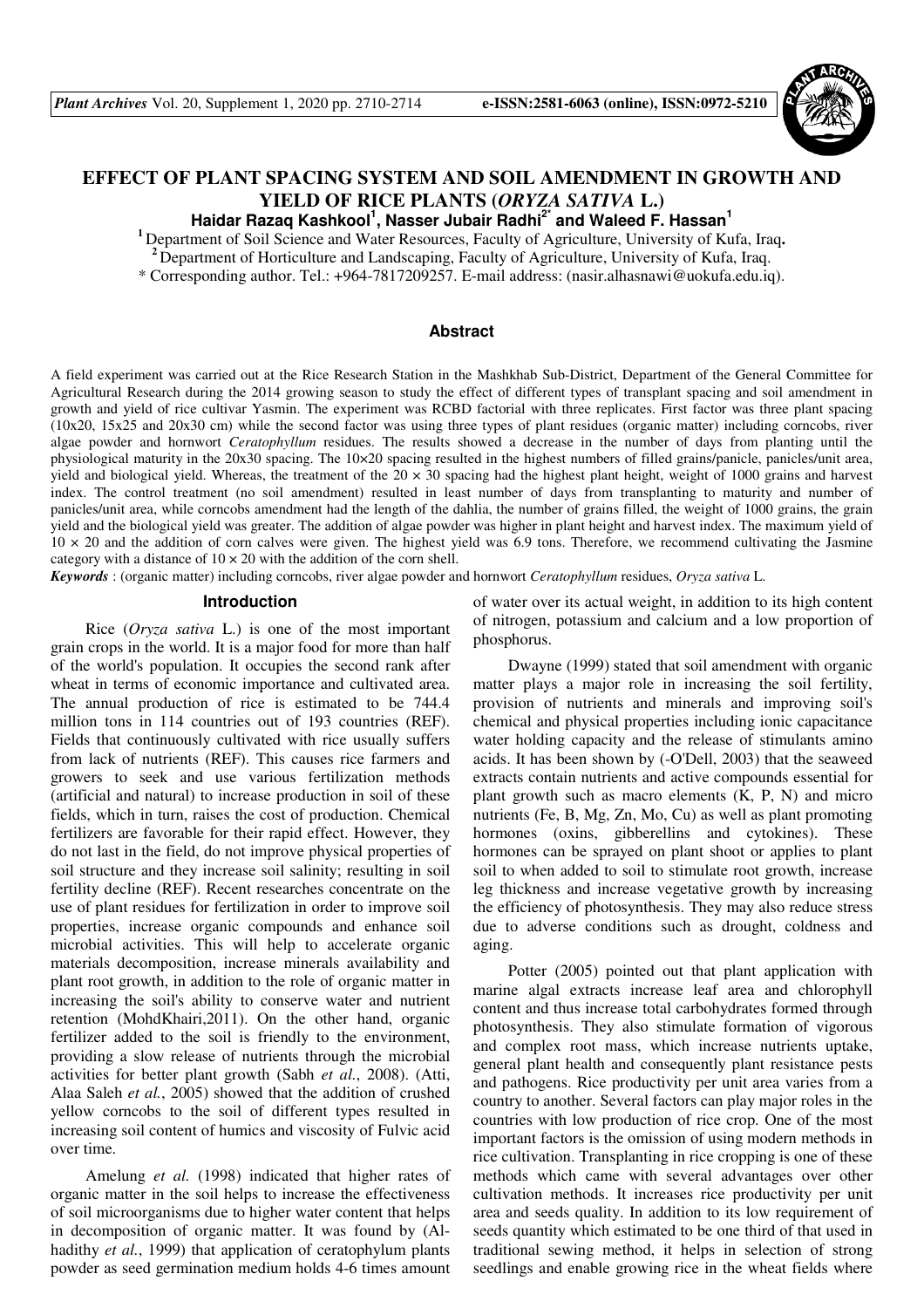to be proper for late harvest. Transplanting method for rice cultivation can also reduce the amount of irrigation water during the growing period, costs of weeds control and facilitate early weed management in rice fields while rice plants are in the nursery. This method also allows controlling planting distances, as the wide distances between plants leads to maximum roots growth and shoot branching and more appropriate plant canopy which allows highest plant's performance based on its genetic traits (Al-Mashhadani, 2010). It was mentioned by (Henri, 1993) that distances between seedlings depends on the choice of the farmers and their experience. Planting spacing is generally decided according to rice cultivar/variety, nature of growth, soil type, climatic conditions and density of seedlings (REF).

Higher yield can be obtained mostly at wider distances (40-50 cm) between plants in good soil conditions. SRI's practical applications include early seedling, wide spacing and planting a single plant/hall, with the least use of irrigation water while maintaining maximum growth of branches and roots (REF). **(**Mustapha, 2002) used three different planting densities at planting spacing of (20x20), (30x30) or (40x40) cm for two rice varieties with SRI system. The two distances 20 x 20 cm and 30 x 30 cm resulted in similar grain yield, but the biological yield increases with increasing distance. (Qingquan, 2002) emphasized on more spacing between seedlings for better plant growth and nourishment, but closer plant spacing may also appropriate with some varieties. In recent years, China's agricultural applications have seen the transition from narrow to wide spacing distances in high-yield varieties, especially hybrid rice varieties. It was found to be effective for more improved plant photosynthesis and vegetation, an increase in branch formation and number of grains per panicle and to lessen irrigation water needed (REF). According to (Uprety, 2005) recommends plant spacing of 30x30, 25x25 or 20x20 cm depending on the nature of growth and branching rate of the variety. However, some farmers use spacing of 25x20 cm, while (Al-Mashhadani *et al.*, 2010) recommended (10 × 30) cm and  $(15 \times 20)$  cm. This study is to evaluate the effects of three planting spacing and three different plant residues and their interactions on growth and yield of rice 'Yasamine Hybrid'.

### **Materials and Methods**

A field experiment was carried out at the rice research station in Al-Mashkhab district, province of Najaf during the 2015 growing season. The experiment was 3X3 factorial in RCBD with three replicates. The first factor was three types of organic material which are corncobs, river algae and hornwort (T1, T2 and T3) in addition to the control T4 while the second factor was three planting spacing of  $10 \times 20$ ,  $15 \times$ 25 or 20  $\times$  30 cm (C1, C2, C3), respectively. Rice seeds cultivar Yasamin Hybrid were sewed in growing treys and maintained in the seed nursery for one month then transferred to the temporary field nursery before planting in the experimental plots. Plots were subjected for plowing, smoothing and leveling process while flooded. The experimental field was divided into 36 (2x3 m) plates (units) with 50 cm between plates. The plant residues (algae residues, corncobs and hornwort) were prepared by drying and grinding. The urea was added at rate of 30 g / kg residue powder and the mix was subjected for partial composition for two months by moisturizing and flipping every two weeks. The mix then was added to the experimental plates by 10 ton/hectare. The control plates were treated with only NPK (18-18-0) at rate of 400 kg/hectare. Urea 46%N) was applied to all units 10 and 40 days post transplanting at rate of 140 kg/ha. Plant's growth parameters were measured for five random plants of each experimental unit. Total yield and the biological yield were measured for three 1.5 m protected lines of each experimental plate. Plants were harvested manually, dried at 75 C $\degree$  for 48 hours and plants and grains were weighed to calculate the biological yield with relative humidity equal to or below 14%. The data were statistically analyzed using Genstate Discovery Edition 3 and the least significant difference (LSD) was used at 5% to compare differences between means among treatments.

**Table 1 :** Some of chemical and physical properties of the experiment soil

| $\mathbf{p}$<br>. . | nа<br>ப்                   | pH GW | <b>GW</b><br>nл<br>ĿU | NO <sub>3</sub>        | Ppm   | $-$<br>л,<br>Ppm | Soil texture |  |
|---------------------|----------------------------|-------|-----------------------|------------------------|-------|------------------|--------------|--|
| $\sim$<br>v<br>י-.ט | . 77<br>$\cup \cdot \cdot$ | 7.10  | 2.87                  | $\sim$<br>$\sim$<br>ر… | 144.8 | 9.45             | Clay-silt    |  |

| <b>Plant material</b> | pH   | EС   | Organic<br>Matter% | C/N<br>$\%$ | g/kg | g/kg  |
|-----------------------|------|------|--------------------|-------------|------|-------|
| Corncobs              | 6.21 | 6.15 | 68.21              | 34.49       | 4.31 | 9.36  |
| Algae powder          | 7.87 | 5.68 | 54.47              | 44.95       | 5.53 | 10.30 |
| Hornwort              |      | 5.40 | 57.51              | 11.30       | 5.38 | 10.90 |

**Table 2 :** Some of chemical contents of plant residues used in the study

## **Results and Discussion**

## **The number of days of cultivation until physiological maturity**

The number of days for maturity was reduced with the reduction of spacing between plants and vice versa (Table 3). The number of days decreased significantly from 138.3 to 136.7 days with a decrease of 1.01% when increasing the plant density. The narrow spacing distances between plants does not allow the plant to grow normally (Al-Issawi, 1998), (Krishna and Biradarpatil, 2009) and (Al-Mashhadani, 2010). The addition of plant residues significantly affected the number of days from transplanting till physiological maturity. The lowest number of days (135.5 days) was recorded in the control (T4) treatment in the least spacing, while longest period of 140 days was in the T1 in the type 3 spacing. This is mostly due to the high proportion of organic substance in the corncobs (Table2) which provided the appropriate conditions and nutrients for normal plant growth. The period from transplanting to maturity was highly affected by the interaction of organic material type and plant spacing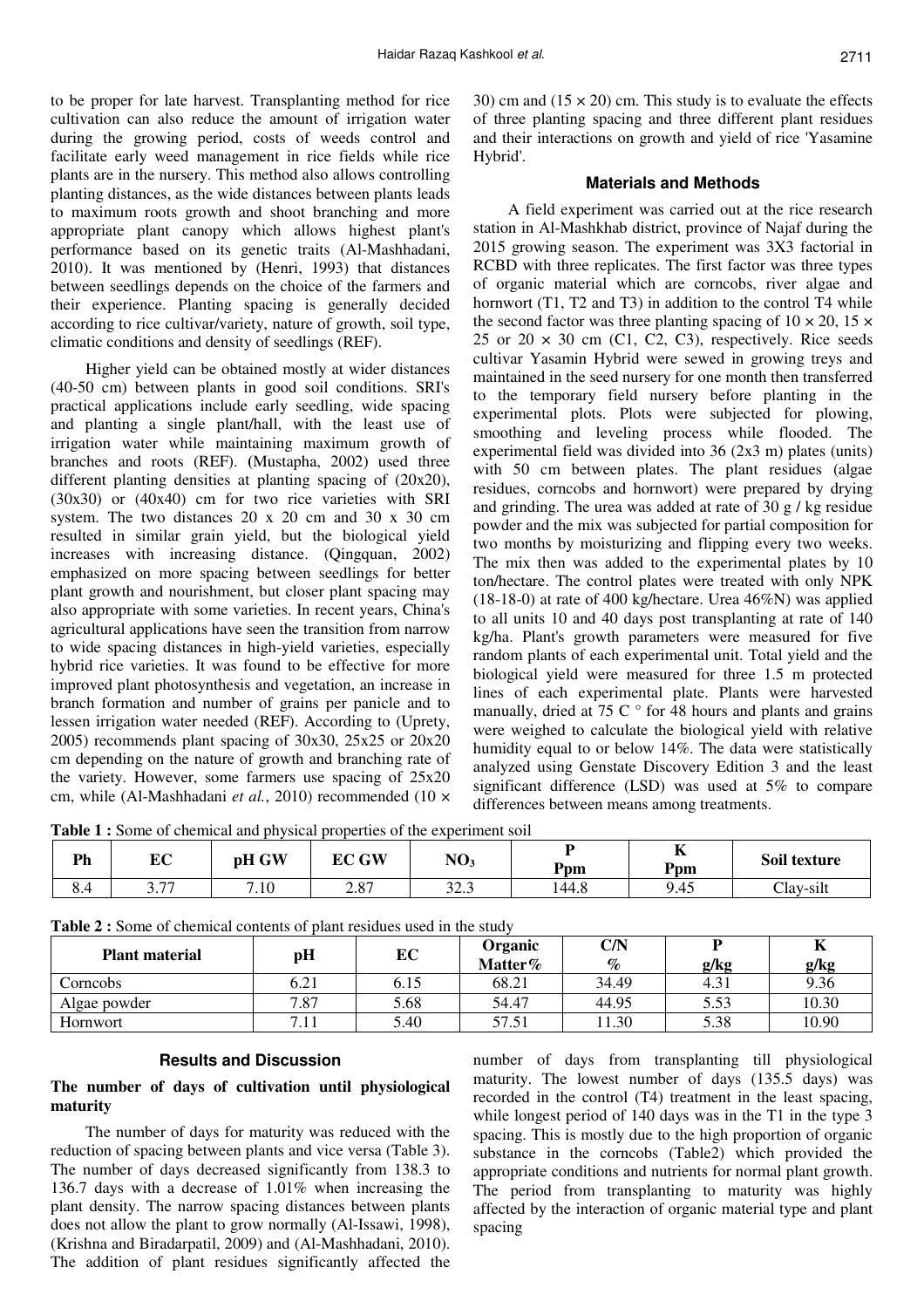#### **Plant height**

The effect of plant spacing was significant on plant height (Table 3). Similar to that of period to maturity, plant height increases as the spacing increased. C3 spacing resulted in the highest plant height of 78 cm while C1 had the lowest that of 76.3 cm with a decrease of 1.98%. It was found that plant density had a negative effect on vegetative growth due to competition among plants (Al-Mashhadani, 2010). The T2 treatment was more effective to increase plant height than the other treatments. This can be attributed to Table 3.

Table 3 : Effects of plant spacing and plant's residues amendment on number of days to maturity, plant height, panicle's length and number of panicles/unit area of rice var. Yasmin Hybrid

| <b>Soil</b>    | Number of days to maturity | Plant's height cm |                |               |                | Panicle's length cm |               | number of panicles/unit area |                |               |                |        |  |
|----------------|----------------------------|-------------------|----------------|---------------|----------------|---------------------|---------------|------------------------------|----------------|---------------|----------------|--------|--|
| amendment      |                            | plant spacing     |                | plant spacing |                |                     | plant spacing |                              |                | plant spacing |                |        |  |
|                | C1                         | C2                | C <sub>3</sub> | C1            | C <sub>2</sub> | C <sub>3</sub>      | C1            | C2                           | C <sub>3</sub> | C1            | C <sub>2</sub> | C3     |  |
| T <sub>1</sub> | 138.4                      | 138.5             | 140.1          | 75.2          | 76.3           | 76.4                | 21.3          | 21.4                         | 21.6           | 372.6         | 317.0          | 302.0  |  |
| T <sub>2</sub> | 136.3                      | 136.5             | 137.4          | 78.6          | 79.8           | 81.5                | 20.7          | 20.9                         | 21.2           | 380.6         | 357.0          | 355.3  |  |
| T <sub>3</sub> | 137.1                      | 137.8             | 138.6          | 77.2          | 77.8           | 79.4                | 20.2          | 20.5                         | 20.0           | 403.0         | 398.0          | 377.0  |  |
| T <sub>4</sub> | 135.5                      | 136.3             | 137.1          | 74.3          | 74.6           | 74.8                | 19.3          | 19.3                         | 19.8           | 420.0         | 415.3          | 400.0  |  |
|                | $\mathbf{r}$               | $\sqrt{ }$        | $T^*C$         | ᠇᠇            | ⌒              | $T^*C$              | $\mathbf{T}$  | $\sim$<br>◡                  | $T^*C$         | T             | C              | $T^*C$ |  |
| LSD $(P<0.05)$ | 1.4                        | 0.7               | 0.8            | 1.7           | 0.9            | 1.0                 | 0.2           | n                            | 0.1            | 3.2           | 1.6            | 1.9    |  |

**Table 4** Effects of plant spacing and plant's residues amendment on number of filled grains/panicle, 1000 grain's weight, grain yield, biological yield and harvest index of rice var. Yasamine Hybrid

| <b>Soil</b><br>amendment | No. of filled<br>grains/panicle<br>plant spacing |       |        | 1000 grain<br>weight<br>plant spacing |                |        | Grain yield T/h<br>plant spacing |                    |        | <b>Biological yield</b><br>T/h<br>plant spacing |                |        | <b>Yield index</b><br>plant spacing |                |        |
|--------------------------|--------------------------------------------------|-------|--------|---------------------------------------|----------------|--------|----------------------------------|--------------------|--------|-------------------------------------------------|----------------|--------|-------------------------------------|----------------|--------|
| (treatments)             |                                                  |       |        |                                       |                |        |                                  |                    |        |                                                 |                |        |                                     |                |        |
|                          | C2<br>C <sub>3</sub><br>C1                       |       | C1     | C <sub>2</sub>                        | C <sub>3</sub> | C1     | C2                               | C3                 | C1     | C2                                              | C <sub>3</sub> | C1     | C2                                  | C <sub>3</sub> |        |
| T1                       | 14.2                                             | 129.3 | 132.2  | 22.6                                  | 23.6           | 24.0   | 6.9                              | 6.7                | 5.6    | 13.8                                            | 12.3           | 11.8   | 30.3                                | 36.5           | 46.1   |
| T <sub>2</sub>           | 110.0                                            | 118.7 | 121.3  | 22.6                                  | 22.4           | 23.8   | 6.3                              | 6.2                | 5.6    | 14.8                                            | 13.7           | 12.6   | 49.9                                | 49.1           | 44.4   |
| T <sub>3</sub>           | 100.3                                            | 106.5 | 104.6  | 21.0                                  | 21.8           | 22.0   | 6.8                              | 6.3                | 6.0    | 14.8                                            | 14.6           | 13.5   | 45.9                                | 43.2           | 44.6   |
| T <sub>4</sub>           | 91.6                                             | 95.4  | 97.6   | 20.5                                  | 20.3           | 20.0   | 5.4                              | 4.5                | 6.2    | 16.1                                            | 15.8           | 14.6   | 39.3                                | 39.6           | 38.7   |
|                          | $\mathbf{T}$                                     | ⌒     | $T^*C$ | T                                     | ⌒              | $T^*C$ | ᠇᠇                               | $\curvearrowright$ | $T^*C$ | $\mathbf{T}$                                    | ⌒              | $T^*C$ | T                                   | $\mathsf{C}$   | $T^*C$ |
| <b>LSD</b>               | 1.7                                              | 0.9   | 1.0    | 0.3                                   | 0.2            | 0.2    | 0.09                             | 0.04               | 0.05   | .80                                             | 0.09           | 0.10   | 0.8                                 | 0.4            | 0.4    |
| (P<0.05)                 |                                                  |       |        |                                       |                |        |                                  |                    |        |                                                 |                |        |                                     |                |        |

The high contents of nitrogen and phosphorus and potassium in algae powder (Table 2). Again, positive interaction effect was also found between plant residues and the wider plant spacing. The C3+T2 interaction treatment resulted in the highest plant height (81.5 cm) compared to the lowest (74.3 cm) from the C1+T4 treatment.

## **The length of the panicle**

The panicle's length was also affected by plant spacing system, but not by different plant residues applications (Table 3).

The highest panicle's length was recorded in treatments C2 and C3 compared to C1. Although plant residues had no significant effects on panicle's length, the T4 treatment again resulted in the highest length among other treatments. The reason was due to the increase in organic matter in the corncobs (Table 2) and the slow decomposition of the organic material provided nutrients for vegetative growth until maturity and production. Interaction of C3+T1 had also the highest value  $(21.6 \text{ cm})$  while the C1+T4 and C2 +T2 resulted in the lowest value of 19.3 cm.

#### **Number panicles per unit area**

As shown in table 3 that the number panicles per unit area were highly affected by plant spacing, but not due to plant residues applications. The highest number was found in the C1 (394.1) while the lowest was in the C3 (358.5) with an increase of 9.93%. This may be due to the increase in the branching percentage per unit area, since the rice plant has the capacity to produce higher number of branches base on

availability of light, nutrients and other suitable conditions (Al-Mashhadani,2010) and (Krishna et al,2009). The addition of plant residues was significant in the number panicles per unit area. The control (T4) gave the highest number of panicles (411.8) while other treatments of plant residues resulted in lower values. This may be due to the rapid degradation and releasing of chemical fertilizers as compared with other plant residues, which provided nutrients for plant growth, especially in the early stages of plant growth. Except for the control treatment (mineral fertilizer), plant residues interacted with plant spacing had no significant effect on the number of panicles per unit area. C1+T4 had the highest number of kernels (420) while the treatment C3+T1 resulted in the lowest (302.2).

#### **Number of filled grains per panicle**

The wider plant spacing had significant positive effect on number of filled grains per panicle (Table 4). The C3 resulted significantly in the highest number of filled grains per panicle over the two spacing systems. The increase in plant density increased competition among plants. The number of grains is controlled by the available quantities of nutrition stored in the plant body. The increase in number of panicles per unit area is usually accompanied by a decrease in the number of filled grains per panicle (Table 4). This is in line with findings of (Al-Mashhadani, 2010) and (Vijayakumar *et al*., 2006) where increased spacing between plants leads to much higher number of grains per panicle. The addition of plant residues was significant in producing higher number of filled grains/panicle (Table 4). T1 had the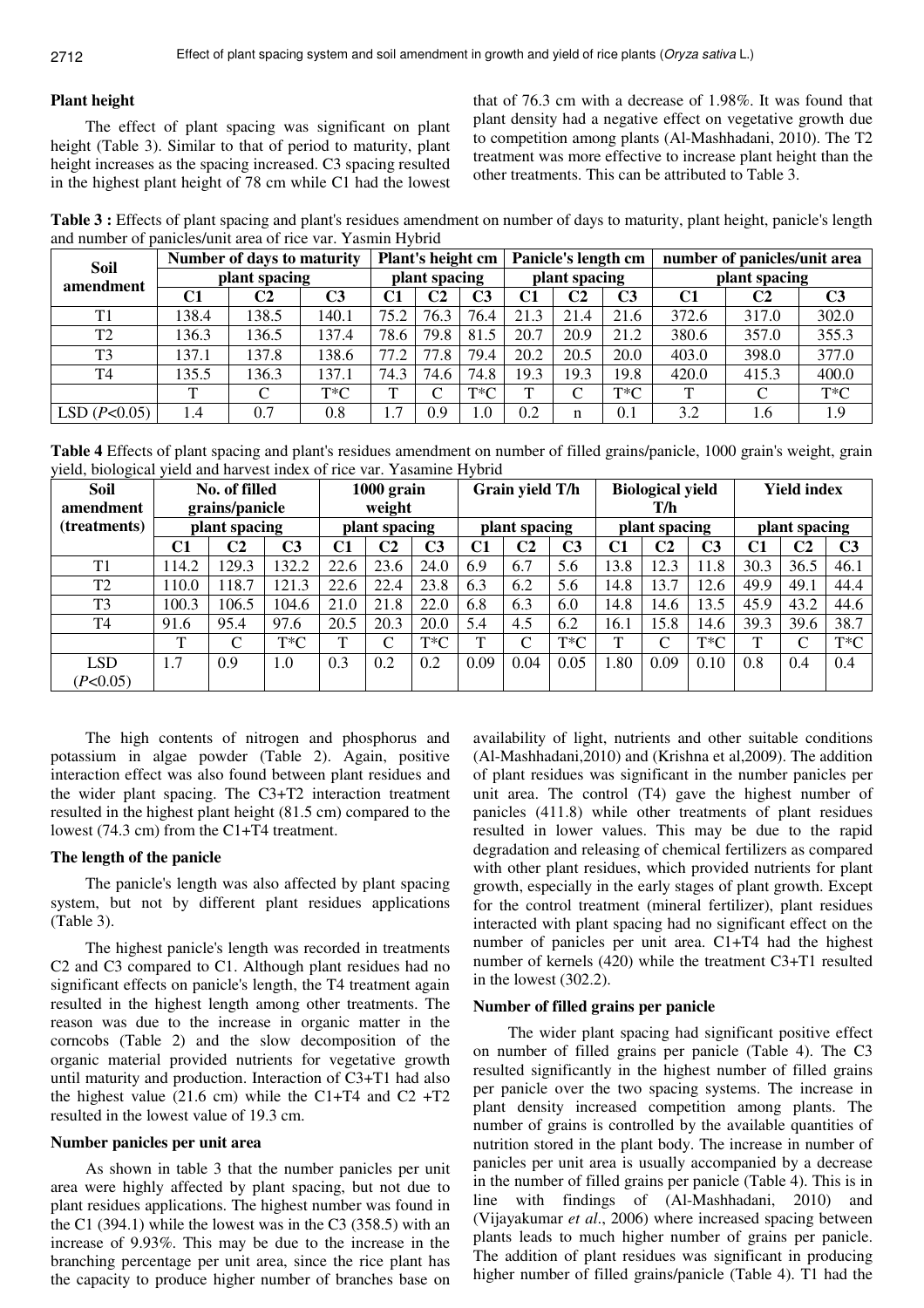highest number of filled grains/panicle (125.1) while the T4 treatment resulted in the lowest (94.8). Similarly, interaction treatment C3+T1 significantly resulted in the highest number of filled grains (132.2) compared to the lowest (91.6) from the C1+T4 interaction.

## **1000 grain's Weight**

The weight of 1000 grains was significantly affected by both plants spacing system and plant residue amendment (Table 4.) generally the more spacing between plants resulted in higher grain's weight. In the same way, the corncobs resulted in the highest grain's weight over the other plant residues treatments including the control. The grain's weight is one of the most vulnerable yield components to environmental conditions because it is formed in late stages of plant vegetative growth. Planting density and high competition among plants may cause severe stresses on plant photosynthesis and carbonation processes during flowering and grain maturation stages. Plants in the high density tend to increase vegetative growth at the expense of fruit formation which is reflected negatively on the weight of the grains. Plant residue (Al-Mashhadani, 2010) and (Vijayakumar, 2006) amendment had significant effect on weight of 1000 grain. The highest weight (23.4 g) was recorded in the T1 treatment while the lowest  $(20.3 \text{ g})$  was in the T4. The low weight in the control treatment is mostly due the largest number of panicles per unit area detected in this treatment (Table 4). The weight of 1000 grains was significantly affected by interaction of soil amendment and plants spacing system.

#### **Grain yield**

Generally, higher grain yield was detected in the reduced plants spacing where C1 resulted in the highest yield (6.3 T/h), while the C3 gave the lowest yield (5.3 T/h). The increase in the number of panicles per unit of area was also in relation to the increase in the number of days to maturity (Table 3) which led to increase of the leaf area exposed to solar radiation and contributed to the increase in activities during developmental stages of the grain (Al-Mashhadani, 2010) And (Sarath *et al*., 2003). Soil amendment treatments also differed in their effects on grain yield. Highest yield value was recorded in the T1 while the lowest was in the T4 (control). This came to be supportive to T1 former results in which highest values where recorded in terms of length of panicle, number of panicles/unit area and the weight of 1000 grains. The highest yield was in the interaction treatment of C1+T1 compared tio the lowest yield from the interaction of  $C3+T4$ .

### **Biological yield**

The biological yield was significantly affected by both plant spacing system and soil amendment treatments (Table 4). The results showed that the increase in the number of branches in the unit of area (Table 4) was always in relation with reduced spacing and more plants density. It (Longxing *et al.*, 2002) and Al-Mashhadani, (2010) it is not difficult to achieve high production of dry matter during highly favorable conditions such as high plant densities, high solar radiation and abundance of nitrogen (Longxing *et al.*, 2002) and (Al-Mashhadani, 2010). Plant residues 9 soil amendment) had negatively significant effect on the biological yield, as the control treatment T4 resulted in highest value (15.5 T/h) especially when interacted with the

least spacing C1 (16.1 T/h) while the treatment T1 interacted with the widest spacing C3 gave the lowest biological yield (11.8 T/h). This is mostly due to the increase in the number of branches and panicles per unit area.

#### **Harvest index**

Harvest index was affected by plant spacing and different soil amendment treatments (Table 4). Higher mean values of the harvest index were recorded in wider spacing, as C3 resulted in the highest values while C1 gave the lowest. The harvest index depends on grain production and biological yield, and the increase of each of them is inversely proportional to the other. Harvest index was more positively affected by the T1 (Algae powder amendment) than the other treatments. However, C1 interacted with T2 resulted in the highest harvest index value (49.9) while the C1 Spacing interacted with T1 soil amendment gave the lowest harvest index value (30.3).

#### **References**

- Al-Hadithi, E.K.; Adham, A.A. and Rasmi, M.H. (2003). Useful agricultural uses of *Ceratophyllum demeresum* L. Determination of its ability to retain water and its use as germinating medium. Anbar Journal of Agricultural Sciences, 1(1): 31-23
- Al-Issawi, S.F.H. (1998). Effect of seed seeding on some growth traits, yield and components of nine genotypes of rice. Master Thesis. Faculty of Agriculture, University of Baghdad.
- Al-Mashhadani, A.S.A. (2010). The effect of the age of seedlings and seedlings spacing in the growth and yield of some varieties of rice. PhD thesis. University of Baghdad.
- Amelung, W.X.; Zhang, R.F.; Folet, H.E. Enax and Fboch, K.W. (1998). Carbon.
- Atti, A.S.; Abdul, A.T. and Al-Ani, A.N. (2005). Mechanism of soil aggregates. Iraqi Journal of Soil Science, (5)1: 76-90
- Chen, J.H. (2006). The combined use of chemical and organic fertilizers and/or bio-fertilizer for crop growth and soil fertility. International workshop on sustained management of the soil-rhizosphere system for efficient crop production and fertilizer use. October, Thailand. Pp. 16-20. develop higher plant antioxidant activity for multiple benefits . Virginia.
- Dwayne, S.J.H. (2003). The role of organic matter and the quality of water in the mobility and distribution of salts in soil in saline-affected soils. Master
- FAO (2014). Rice market monitor.
- Guideline No. 23. Rice cultivation and production in Iraq. 2006. Ministry of Agriculture – General Commission for Extension and Agricultural Cooperation.
- Henri, D.L. (1993). Technical presentation of the System of Rice Intensification . Association Tefy Saina Journal. Tropiculture (Brussels). P1-23.
- Krishna, A. and Biradarpatil, N.K. (2009). Influence of seedling age and spacing on seed yield and quality of short duration rice under System of Rice Intensification cultivation. Kavnataka J. Agric. Sci., 22(1): 53-55.
- Longxing, T.; Xi, W. and Shaokai, M. (2002). Physiological effects of SRI methods on the rice plant. Assessments of the SRI. April 1-4: 2002, China. P132-136.
- MohdKhairi, B.; Mohd, N.; Musliania, B.; Khanifb, Y. and Sarwar, M.D.J. (2011). Composting increases BRIS soil